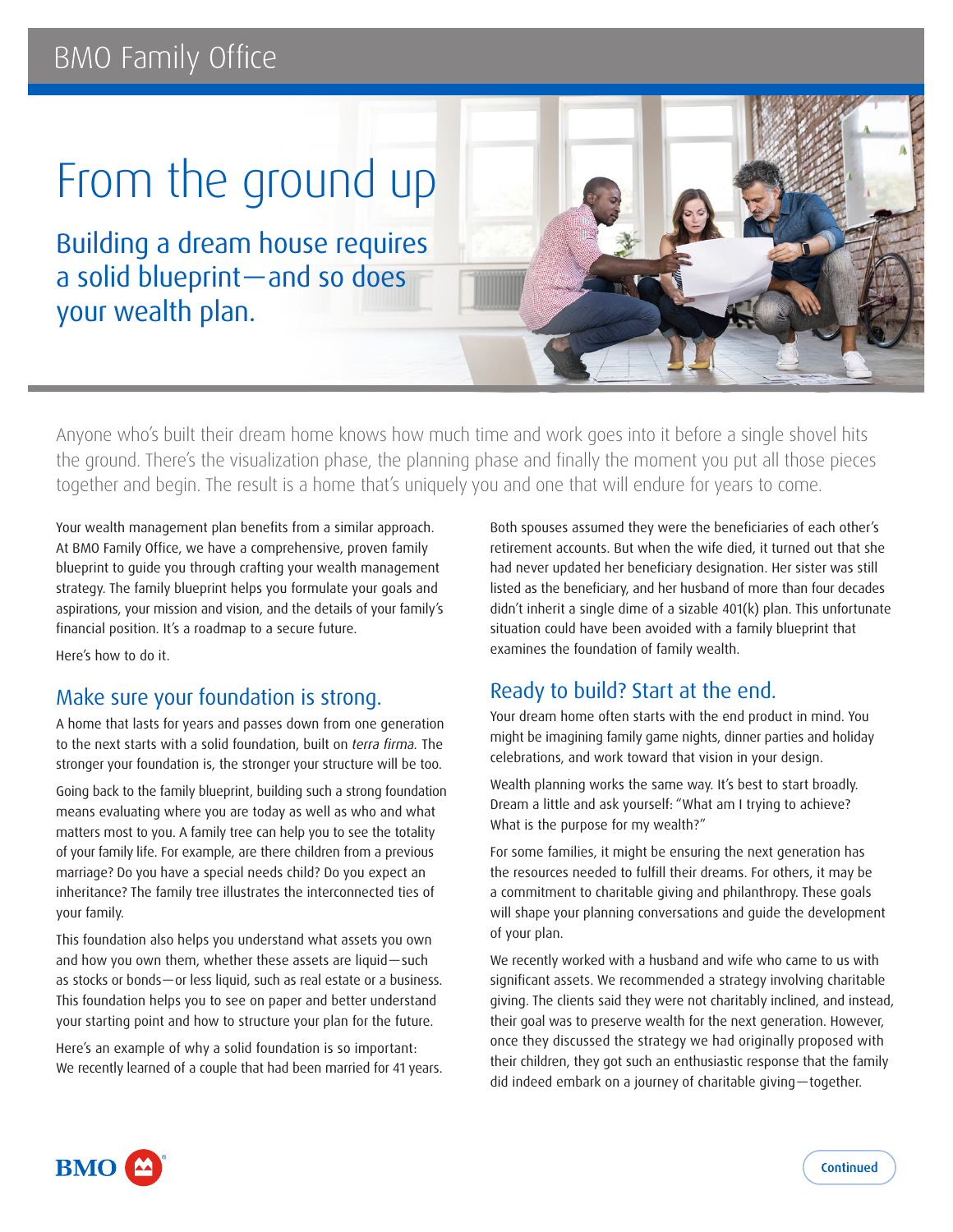# Gather your building blocks.

Now that you have a solid foundation and know what kind of house you're planning for, it's time to roll up your sleeves and get to work. Consider the different building blocks you have to work with.

The family balance sheet is an important snapshot of the current state of your wealth. It enumerates all your assets and what vehicles house them. It also details your liabilities and how they are structured.

In addition, a cash flow statement helps you see where your income comes from, and whether it is enough to support your current lifestyle as well as your future needs. By creating this, we can see your potential tax liabilities, and we can start to work on tax-minimizing strategies. We can illustrate your personal cash flow before and after tax planning strategies.

One useful tool we recommend often for married couples with significant assets is a Spousal Lifetime Access Trust (SLAT). This is an irrevocable trust that allows one spouse to make a gift into a trust for the benefit of the other spouse, with the goal of removing those assets from the taxable estates. With a SLAT, spouses can take advantage of the federal lifetime gift and estate tax exclusion. Any appreciation of assets will take place in the trust and should be excluded from the estate of both spouses, and therefore should not be subject to federal estate tax.

#### **Integrated balance sheet**

| <b>Included in Estate</b>          |                          |                |           |                                                        | Non-Includable                                   |                     |                          |                                                 |                            |                         |                |                          |              |
|------------------------------------|--------------------------|----------------|-----------|--------------------------------------------------------|--------------------------------------------------|---------------------|--------------------------|-------------------------------------------------|----------------------------|-------------------------|----------------|--------------------------|--------------|
|                                    | Husband                  | Wife           | Joint     | Revocable<br>trust for<br>husband<br>(non-<br>probate) | Revocable<br>trust for<br>wife (non-<br>probate) | Total<br>Includable | Family<br>trust          | Charitable<br>trust or<br>private<br>foundation | <b>SLAT</b> for<br>husband | <b>SLAT</b> for<br>wife | Joint ILIT     | Total non-<br>includable | <b>Total</b> |
| <b>NON-QUALIFIED ASSETS</b>        |                          |                |           |                                                        |                                                  |                     |                          |                                                 |                            |                         |                |                          |              |
| Marketable<br>securities           | ÷                        |                | 2,500,000 | ÷,                                                     |                                                  | 2,500,000           |                          | $\overline{\phantom{a}}$                        | 12,000,000                 | 12,000,000              | ٠              | 24,000,000               | 26,500,000   |
| <b>LIFESTYLE ASSETS</b>            |                          |                |           |                                                        |                                                  |                     |                          |                                                 |                            |                         |                |                          |              |
| Tangible<br>property               |                          |                |           | ٠                                                      |                                                  |                     |                          |                                                 |                            |                         |                |                          |              |
| Homes                              | $\overline{\phantom{a}}$ |                | 1,500,000 | ٠                                                      |                                                  | 1,500,000           | ÷,                       |                                                 | ä,                         | ٠                       | ÷,             |                          | 1,500,000    |
| <b>BUSINESS ASSETS</b>             |                          |                |           |                                                        |                                                  |                     |                          |                                                 |                            |                         |                |                          |              |
| <b>Business assets</b>             | 100,000,000              |                | ٠         | ٠                                                      | ٠                                                | 100,000,000         | ٠                        | ٠                                               | ٠                          | ٠                       | ٠              |                          | 100,000,000  |
| <b>QUALIFIED ASSETS</b>            |                          |                |           |                                                        |                                                  |                     |                          |                                                 |                            |                         |                |                          |              |
| Tax-deferred<br>investments        | 500,000                  |                | ÷,        | ٠                                                      |                                                  | 500,000             |                          |                                                 |                            |                         | ÷,             |                          | 500,000      |
| Death benefit of<br>life insurance | 1,000,000                |                |           |                                                        |                                                  | 1,000,000           | ٠                        |                                                 |                            |                         |                |                          | 1,000,000    |
| <b>Total Assets</b>                | 101,500,000              | $\overline{a}$ | 4,000,000 | $\overline{a}$                                         | $\overline{\phantom{a}}$                         | 105,500,000         | $\overline{a}$           | $\overline{\phantom{a}}$                        | 12,000,000                 | 12,000,000              | $\overline{a}$ | 24,000,000               | 129,500,000  |
| <b>LIABILITIES</b>                 |                          |                |           |                                                        |                                                  |                     |                          |                                                 |                            |                         |                |                          |              |
| Home mortgage                      | $\overline{\phantom{a}}$ | $\sim$         | ٠         | ٠                                                      |                                                  | $\overline{a}$      | $\overline{\phantom{a}}$ | ٠                                               | ÷,                         | $\sim$                  | ÷,             | ÷                        |              |
| <b>Total liabilities</b>           | ÷,                       |                | ÷,        | ÷,                                                     |                                                  | ÷                   | ÷,                       | $\overline{\phantom{a}}$                        | ä,                         | ٠                       | ٠              | $\overline{\phantom{a}}$ |              |
| <b>TOTAL</b><br><b>NET WORTH</b>   | 101,500,000              |                | 4,000,000 |                                                        |                                                  | 105,500,000         |                          |                                                 | 12,000,000                 | 12,000,000              |                | 24,000,000               | 129,500,000  |

For illustrative purposes only.

The family balance sheet is an important snapshot of the current state of your wealth.

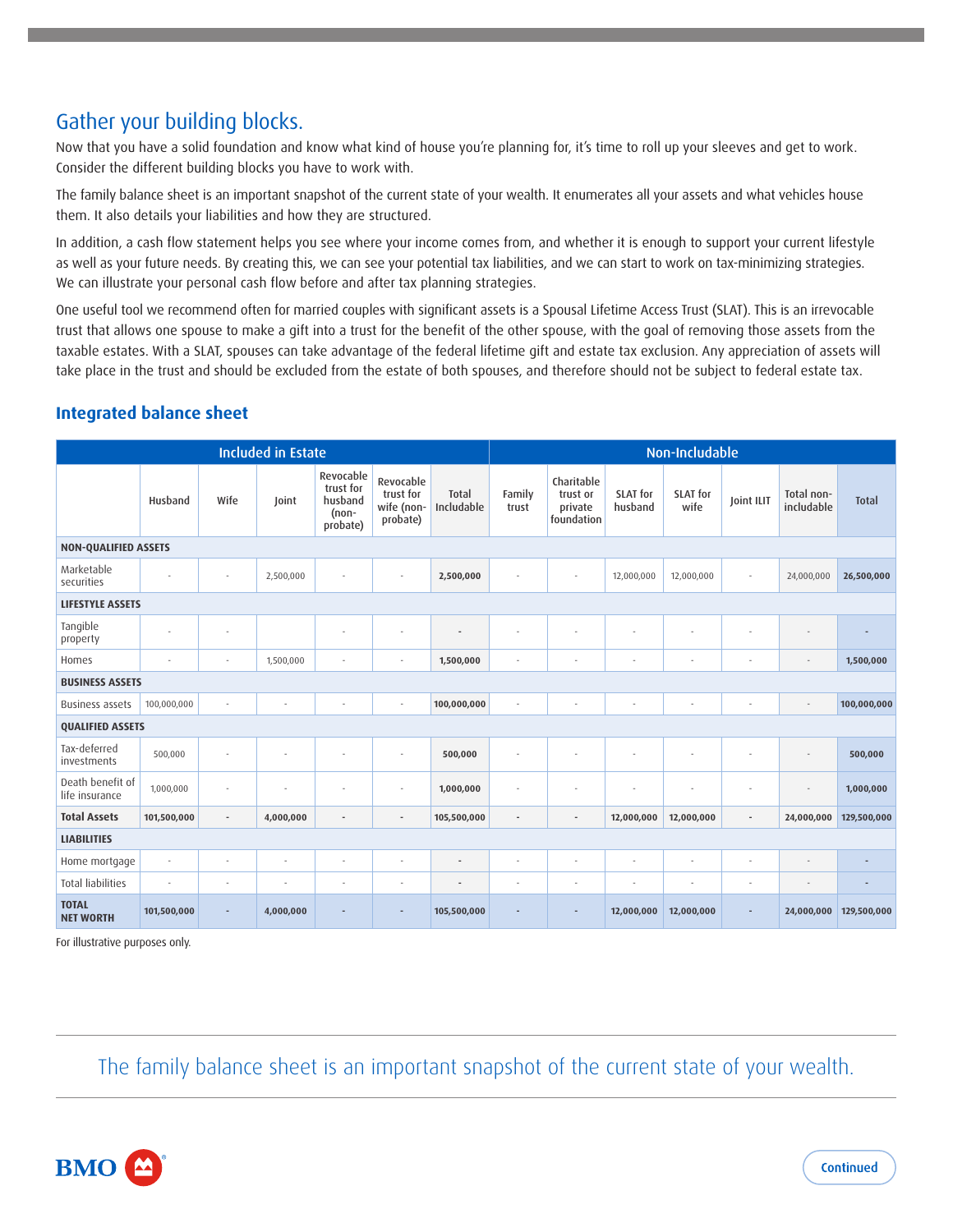#### **Integrated cash flow**

|                                         | <b>YEAR 1</b> | <b>YEAR 2</b> | <b>YEAR 3</b> |
|-----------------------------------------|---------------|---------------|---------------|
| <b>CASH INFLOWS</b>                     |               |               |               |
| Salary                                  | 300,000       | $\mathbf{0}$  | $\mathbf{0}$  |
| Distribution from<br>business for taxes | 450,000       | $\mathbf{0}$  | $\mathbf{0}$  |
| Investment Income                       | 50,550        | 2,072,550     | 1,757,410     |
| Business sale proceeds                  | $\Omega$      | 100,000,000   | $\mathbf 0$   |
| <b>Total cash inflows</b>               | 800,550       | 102,072,550   | 1,757,410     |
| <b>CASH OUTFLOWS</b>                    |               |               |               |
| Living expenses                         | 300,000       | 306,600       | 313,345       |
| Income taxes                            | 570,860       | 24,722,664    | 833,325       |
| <b>Total cash outflows</b>              | 870,860       | 25,029,264    | 1,146,670     |
| <b>EQUALS: Net cash flow</b>            | (70, 310)     | 77,043,286    | 610,740       |

For illustrative purposes only.

#### **Estate disposition detail**

**Wife survives husband—at first death**

|                                                       | Husband's non-probate estate                                                            |                                                            |                   |                  | Husband's<br>probate estate     | Husband's<br>non-includable estate |                             |  |
|-------------------------------------------------------|-----------------------------------------------------------------------------------------|------------------------------------------------------------|-------------------|------------------|---------------------------------|------------------------------------|-----------------------------|--|
| <b>IRAS</b><br>taxable on<br>$2nd$ death<br>(pre-tax) | 1/ <sub>2</sub> Interest<br>in joint<br>investment<br>assets                            | 1/ <sub>b</sub> Interest<br>in joint<br>investment<br>home | Life<br>insurance |                  | <b>Business</b>                 | Husband's<br><b>ILIT</b>           | Non-<br>includable<br>asset |  |
| \$500,000                                             | \$1,250,000                                                                             | \$750,000                                                  | \$1,000,000       | \$100,000,000    |                                 | \$                                 | \$                          |  |
|                                                       | NZ.                                                                                     |                                                            |                   | NZ.              |                                 |                                    |                             |  |
| Pre-tax<br><b>IRA</b>                                 | 1/ <sub>2</sub> Interest<br>in joint<br>investment<br>assets                            | 1/ <sub>b</sub> Interest<br>in joint<br>investment<br>home | Life<br>insurance | Marital<br>trust | Family<br>trust                 | Husband's<br><b>ILIT</b>           | Non-<br>includable<br>asset |  |
| \$500,000                                             | \$1,250,000                                                                             | \$750,000                                                  | \$1,000,000       | \$87,765,000     | \$11,200,000                    | \$                                 | \$                          |  |
|                                                       | Estimated gross estate  \$103,500,000<br>Estimated administration expenses(\$1,035,000) |                                                            |                   |                  | For illustrative purposes only. |                                    |                             |  |

# Will this home last?

Estimated income taxes .............................................. \$0

Your overarching objective is to provide for the people and causes you love. That's why it's important to act now. By procrastinating, you run the risk that you won't finish all your planning in time and jeopardize the financial security of your family and the charitable endeavors you care about.

There is now greater urgency to act because the generous \$12.06 million gift and estate exclusion per person (and \$24.12 million per couple<sup>1</sup>) is slated to sunset, or expire, on December 31, 2025. After that, the exclusion is expected to revert to the previous amount of \$5 million, adjusted for inflation.

A meaningful wealth planning strategy embodies your vision, hopes and personality, all to ensure you are financially well situated over your lifetime. By developing a solid blueprint, you can provide yourself and your loved ones with a secure future built on a strong foundation.

# Blueprint in action.

We recently worked with a client whose taxable estate of \$241 million was on track to owe \$89 million in estate taxes, given the growth rate of their assets and their own spending. The family had already set up a few foundations, as both an estate tax strategy and a way to get their kids involved in charitable giving.

We believed we could help the couple accomplish their goals, while also saving them a significant amount in estate taxes, which would free up additional assets to further their charitable goals.

We recommended an irrevocable trust and two Spousal Lifetime Access Trusts (SLATs) be established with the couple's remaining lifetime exemption amount to fund the SLATs. In addition, we advised that they sell assets to the SLAT, because any appreciation of those assets would take place within the SLATs, not the estate. During their lifetimes, the spouses could receive income from the SLATs and at the time of death, any remaining assets in the SLATs will pass to the beneficiaries tax-free.

Finally, we suggested the family take out a second-to-die life insurance policy within the existing irrevocable trust. There is no tax liability on the first death and proceeds of this policy can be used to pay estate taxes.

**The result: Instead of an \$89 million tax liability, the family is projected to owe just \$3 million in estate taxes.**